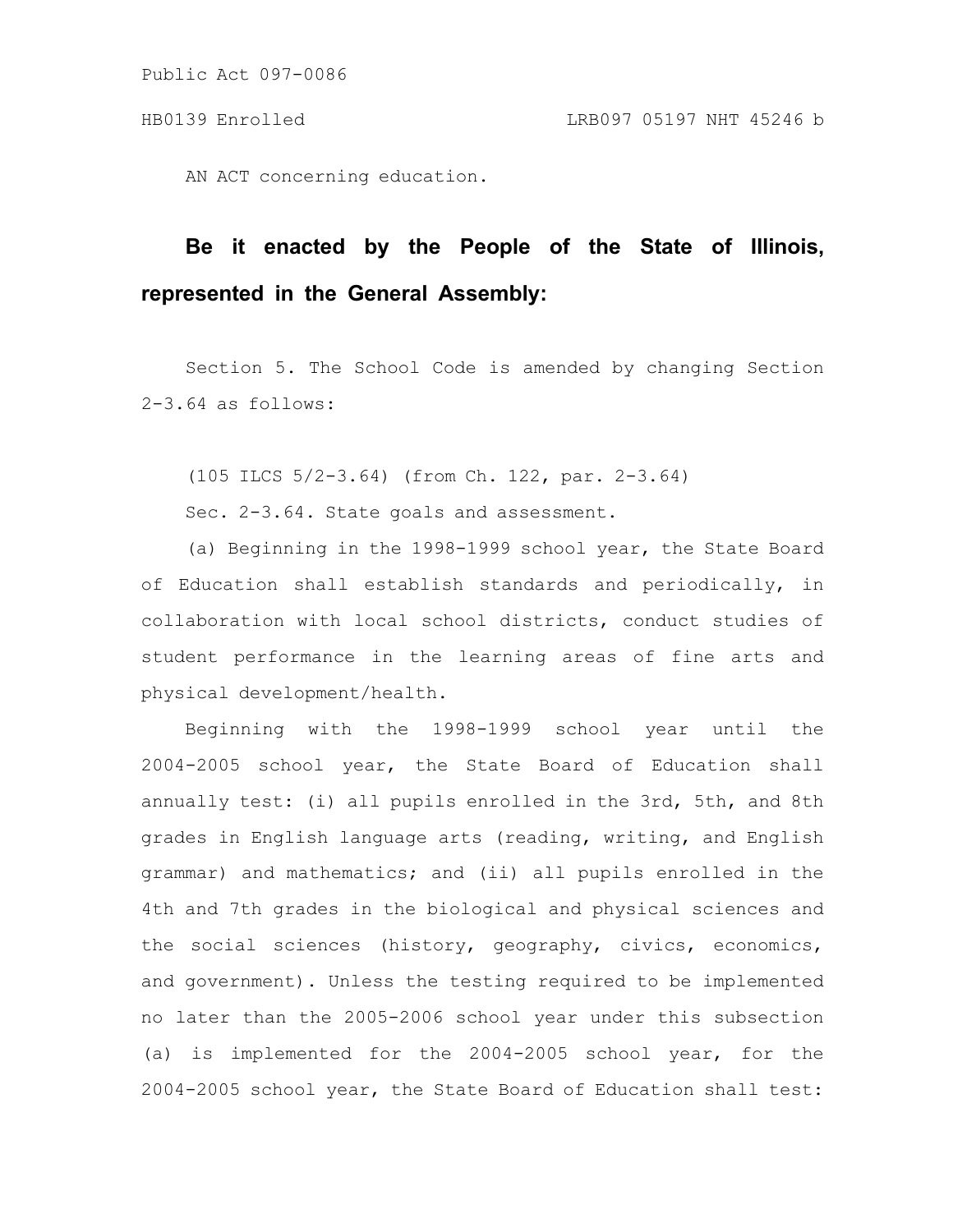# HB0139 Enrolled LRB097 05197 NHT 45246 b

(i) all pupils enrolled in the 3rd, 5th, and 8th grades in English language arts (reading and English grammar) and mathematics and (ii) all pupils enrolled in the 4th and 7th grades in the biological and physical sciences. The maximum time allowed for all actual testing required under this paragraph shall not exceed 25 hours, as allocated among the required tests by the State Board of Education, across all grades tested.

Beginning no later than the 2005-2006 school year, the State Board of Education shall annually test: (i) all pupils enrolled in the 3rd, 4th, 5th, 6th, 7th, and 8th grades in reading and mathematics and (ii) all pupils enrolled in the 4th and 7th grades in the biological and physical sciences. In addition, the State Board of Education shall test (1) all pupils enrolled in the 5th and 8th grades in writing during the 2006-2007 school year; (2) all pupils enrolled in the 5th, 6th, and 8th grades in writing during the 2007-2008 school year; and (3) all pupils enrolled in the 3rd, 5th, 6th, and 8th grades in writing during the 2008-2009 school year and each school year thereafter. After the addition of grades and change in subjects as delineated in this paragraph and including whatever other tests that may be approved from time to time no later than the 2005-2006 school year, the maximum time allowed for all State testing in grades 3 through 8 shall not exceed 38 hours across those grades.

Beginning with the 2004-2005 school year, the State Board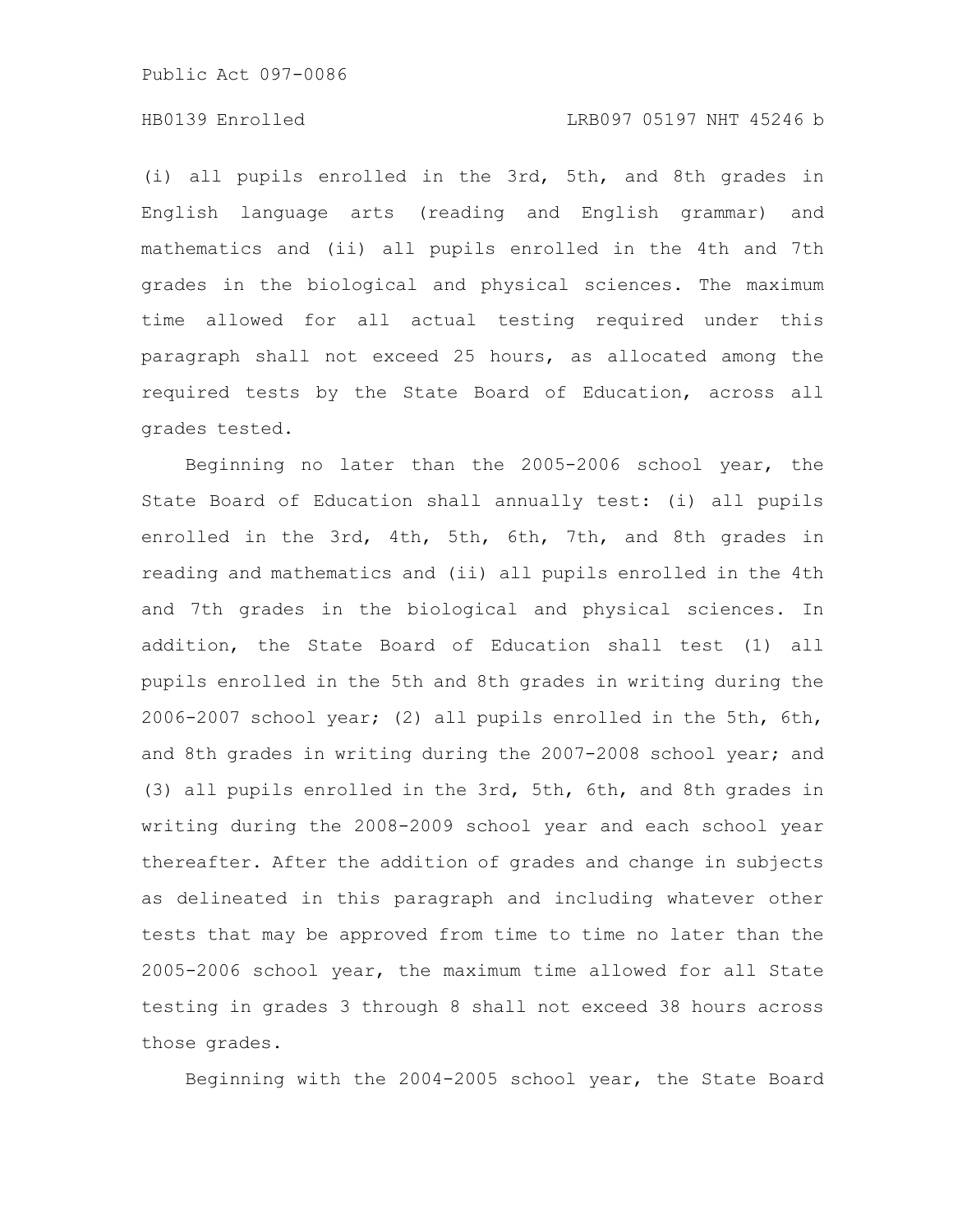# HB0139 Enrolled LRB097 05197 NHT 45246 b

of Education shall not test pupils under this subsection (a) in physical development and health, fine arts, and the social sciences (history, geography, civics, economics, and government). The State Board of Education shall not test pupils under this subsection (a) in writing during the 2005-2006 school year.

The State Board of Education shall establish the academic standards that are to be applicable to pupils who are subject to State tests under this Section beginning with the 1998-1999 school year. However, the State Board of Education shall not establish any such standards in final form without first providing opportunities for public participation and local input in the development of the final academic standards. Those opportunities shall include a well-publicized period of public comment, public hearings throughout the State, and opportunities to file written comments. Beginning with the 1998-99 school year and thereafter, the State tests will identify pupils in the 3rd grade or 5th grade who do not meet the State standards.

If, by performance on the State tests or local assessments or by teacher judgment, a student's performance is determined to be 2 or more grades below current placement, the student shall be provided a remediation program developed by the district in consultation with a parent or guardian. Such remediation programs may include, but shall not be limited to, increased or concentrated instructional time, a remedial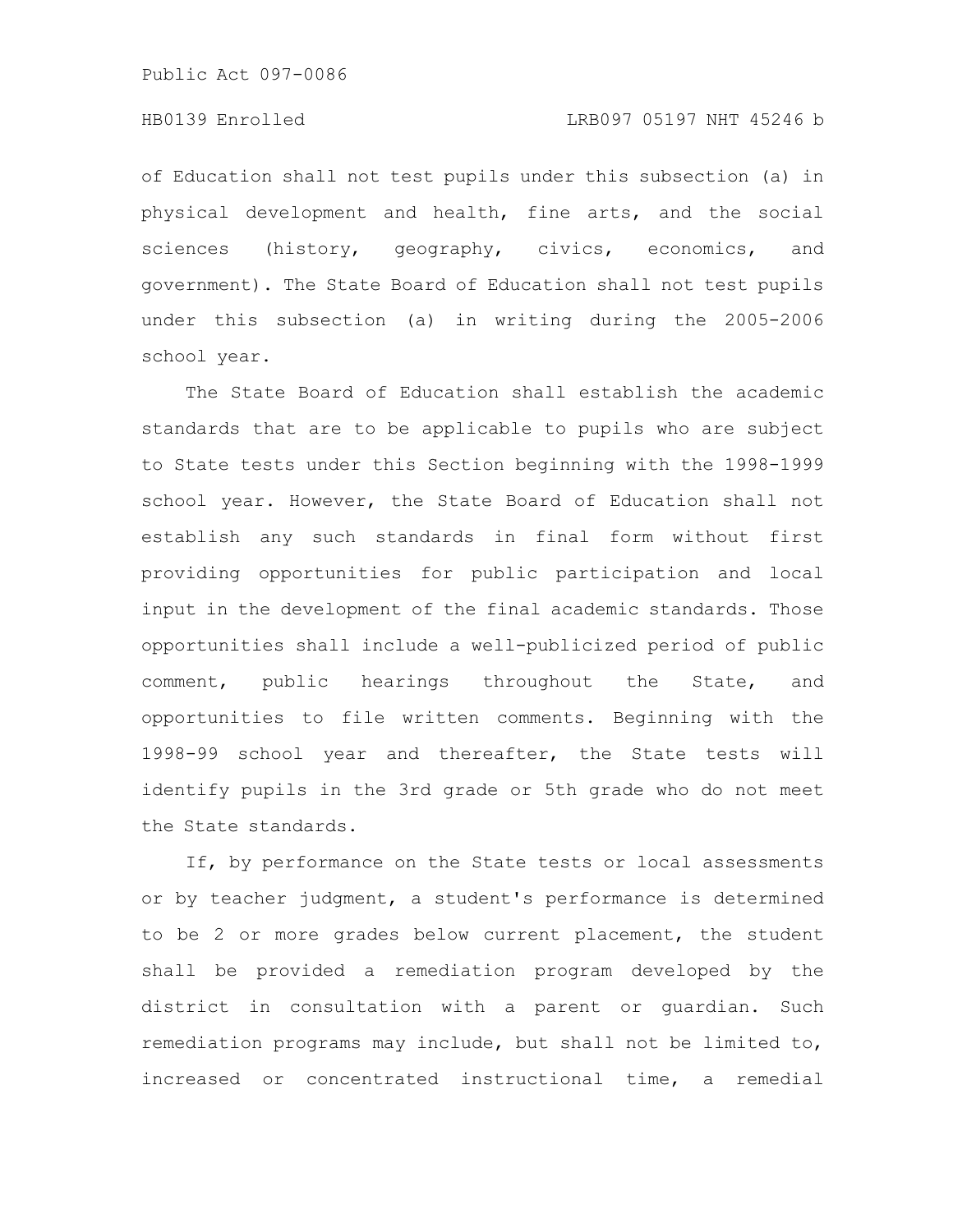summer school program of not less than 90 hours (with an emphasis on reading and mathematics if the student has performed below grade level for 2 consecutive school years), improved instructional approaches, tutorial sessions, retention in grade, and modifications to instructional materials. Each pupil for whom a remediation program is developed under this subsection shall be required to enroll in and attend whatever program the district determines is appropriate for the pupil. Districts may combine students in remediation programs where appropriate and may cooperate with other districts in the design and delivery of those programs. The parent or guardian of a student required to attend a remediation program under this Section shall be given written notice of that requirement by the school district a reasonable time prior to commencement of the remediation program that the student is to attend. The State shall be responsible for providing school districts with the new and additional funding, under Section 2-3.51.5 or by other or additional means, that is required to enable the districts to operate remediation programs for the pupils who are required to enroll in and attend those programs under this Section. Every individualized educational program as described in Article 14 shall identify if the State test or components thereof are appropriate for that student. The State Board of Education shall develop rules and regulations governing the administration of alternative tests prescribed within each student's individualized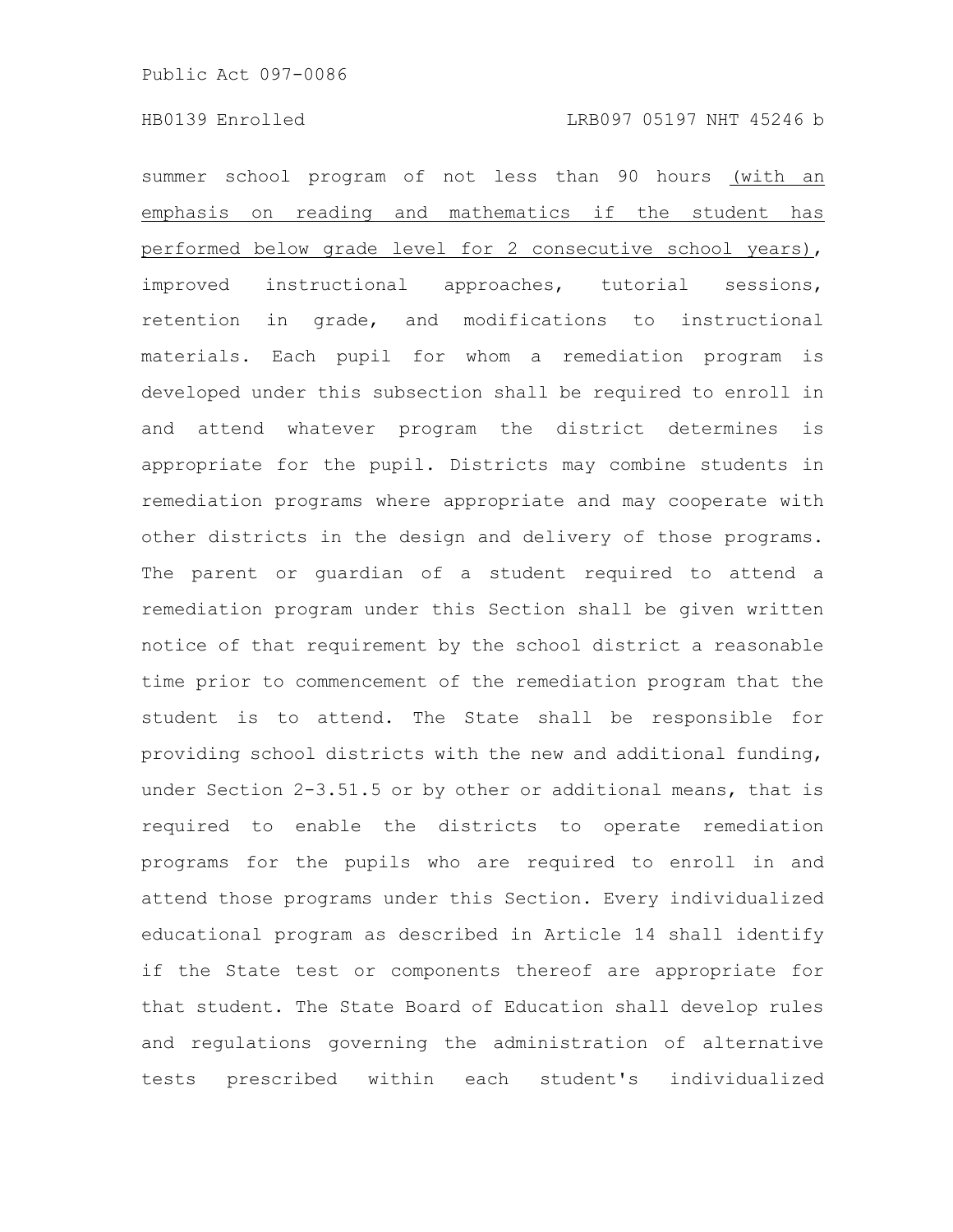educational program which are appropriate to the disability of each student.

All pupils who are in a State approved transitional bilingual education program or transitional program of instruction shall participate in the State tests. The time allotted to take the State tests, however, may be extended as determined by the State Board of Education by rule. Any student who has been enrolled in a State approved bilingual education program less than 3 cumulative academic years may take an accommodated Limited English Proficient student academic content assessment, as determined by the State Board of Education, if the student's lack of English as determined by an English language proficiency test would keep the student from understanding the regular State test. If the school district determines, on a case-by-case individual basis, that a Limited English Proficient student academic content assessment would likely yield more accurate and reliable information on what the student knows and can do, the school district may make a determination to assess the student using a Limited English Proficient student academic content assessment for a period that does not exceed 2 additional consecutive years, provided that the student has not yet reached a level of English language proficiency sufficient to yield valid and reliable information on what the student knows and can do on the regular State test.

Reasonable accommodations as prescribed by the State Board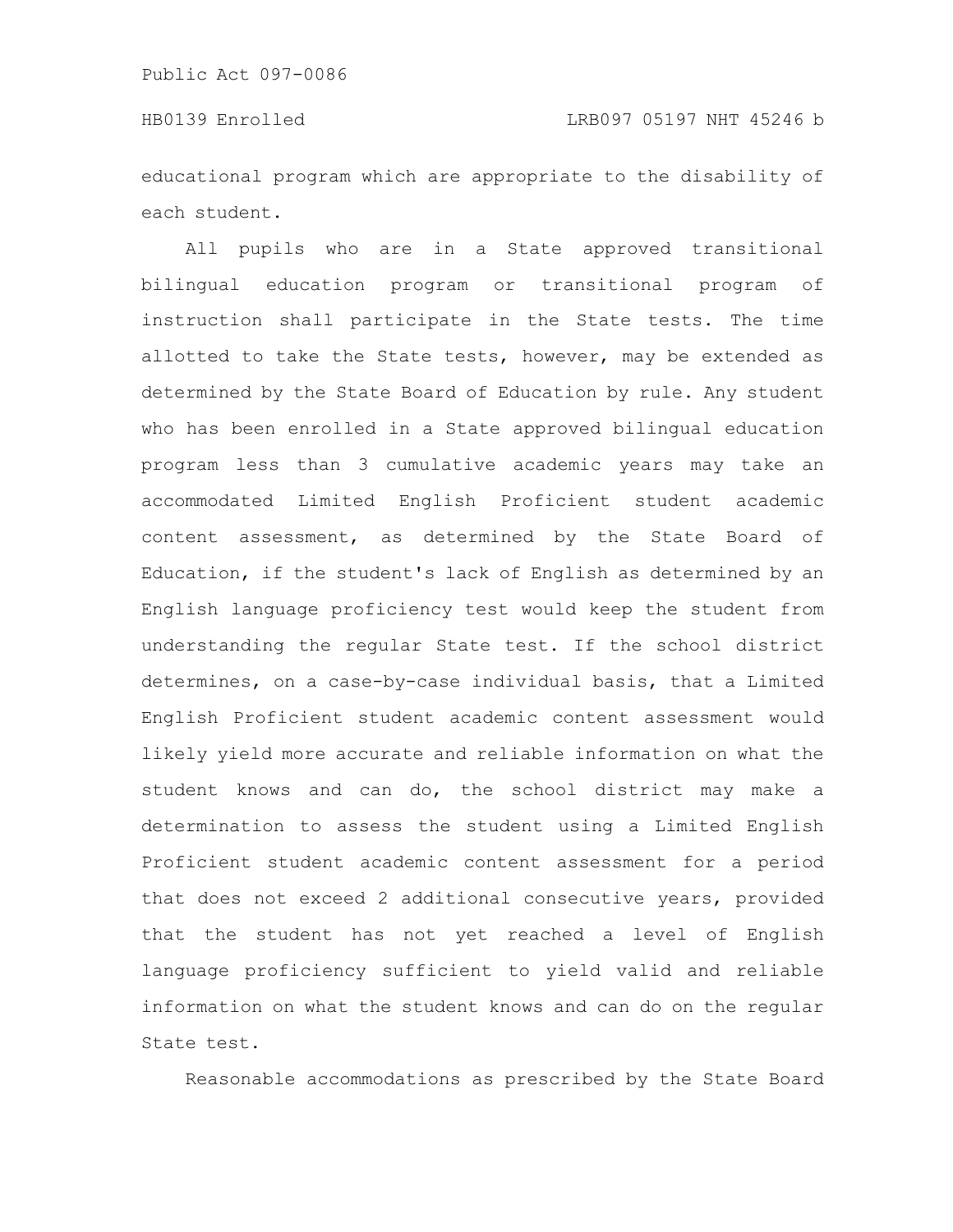of Education shall be provided for individual students in the testing procedure. All test procedures prescribed by the State Board of Education shall require: (i) that each test used for State and local student testing under this Section identify by name the pupil taking the test; (ii) that the name of the pupil taking the test be placed on the test at the time the test is taken; (iii) that the results or scores of each test taken under this Section by a pupil of the school district be reported to that district and identify by name the pupil who received the reported results or scores; and (iv) that the results or scores of each test taken under this Section be made available to the parents of the pupil. In addition, in each school year the scores attained by a student on the Prairie State Achievement Examination administered under subsection (c) of this Section and any Prairie State Achievement Awards received by the student shall become part of the student's permanent record and shall be entered on the student's transcript pursuant to regulations that the State Board of Education shall promulgate for that purpose in accordance with Section 3 and subsection (e) of Section 2 of the Illinois School Student Records Act. Beginning with the 1998-1999 school year and in every school year thereafter, scores received by students on the State assessment tests administered in grades 3 through 8 shall be placed into students' temporary records.

The State Board of Education shall establish a period of time, to be referred to as the State test window, in each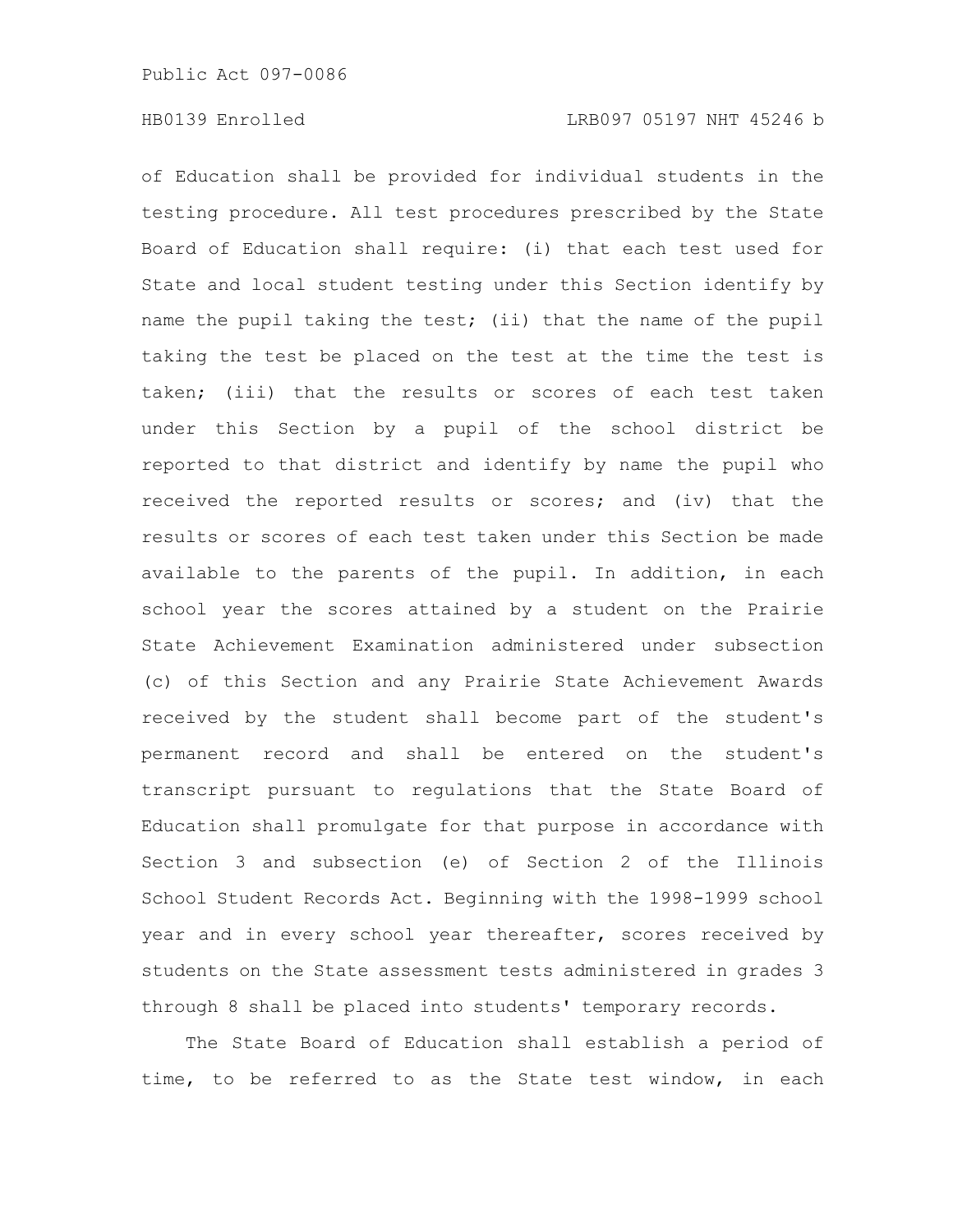school year for which State testing shall occur to meet the objectives of this Section. However, if the schools of a district are closed and classes are not scheduled during any week that is established by the State Board of Education as the State test window, the school district may (at the discretion of the State Board of Education) move its State test window one week earlier or one week later than the established State test window, so long as the school district gives the State Board of Education written notice of its intention to deviate from the established schedule by December 1 of the school year in which falls the State test window established by the State Board of Education for the testing.

(a-5) All tests administered pursuant to this Section shall be academically based. For the purposes of this Section "academically based tests" shall mean tests consisting of questions and answers that are measurable and quantifiable to measure the knowledge, skill, and ability of students in the subject matters covered by tests. The scoring of academically based tests shall be reliable, valid, unbiased and shall meet the guidelines for test development and use prescribed by the American Psychological Association, the National Council of Measurement and Evaluation, and the American Educational Research Association. Academically based tests shall not include assessments or evaluations of attitudes, values, or beliefs, or testing of personality, self-esteem, or self-concept. Nothing in this amendatory Act is intended, nor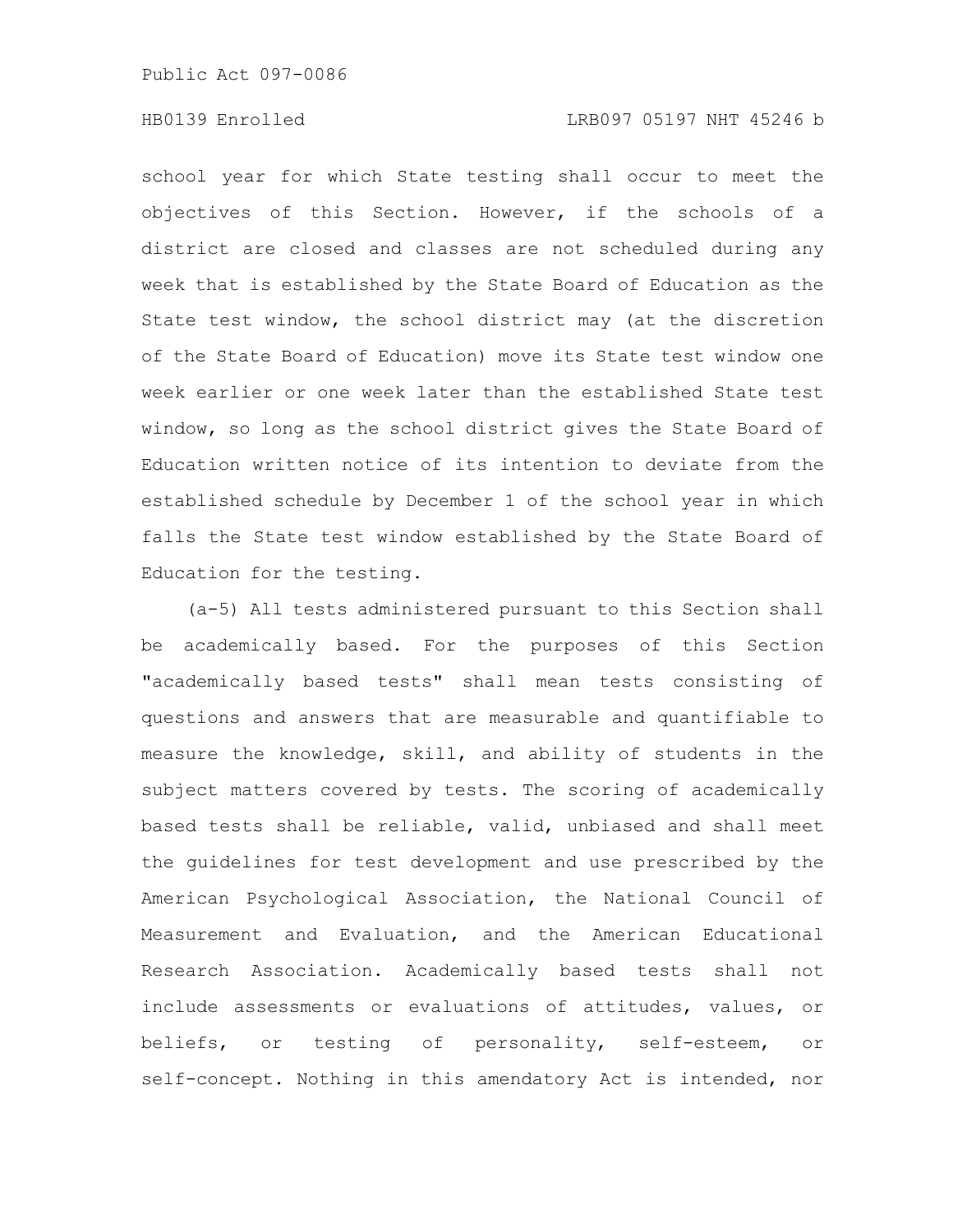# HB0139 Enrolled LRB097 05197 NHT 45246 b

shall it be construed, to nullify, supersede, or contradict the legislative intent on academic testing expressed during the passage of HB 1005/P.A. 90-296. Nothing in this Section is intended, nor shall it be construed, to nullify, supersede, or contradict the legislative intent on academic testing expressed in the preamble of this amendatory Act of the 93rd General Assembly.

The State Board of Education shall monitor the use of short answer questions in the math and reading assessments or in other assessments in order to demonstrate that the use of short answer questions results in a statistically significant improvement in student achievement as measured on the State assessments for math and reading or on other State assessments and is justifiable in terms of cost and student performance.

(b) It shall be the policy of the State to encourage school districts to continuously test pupil proficiency in the fundamental learning areas in order to: (i) provide timely information on individual students' performance relative to State standards that is adequate to guide instructional strategies; (ii) improve future instruction; and (iii) complement the information provided by the State testing system described in this Section. To assist school districts in testing pupil proficiency in reading in the primary grades, the State Board shall make optional reading inventories for diagnostic purposes available to each school district that requests such assistance. Districts that administer the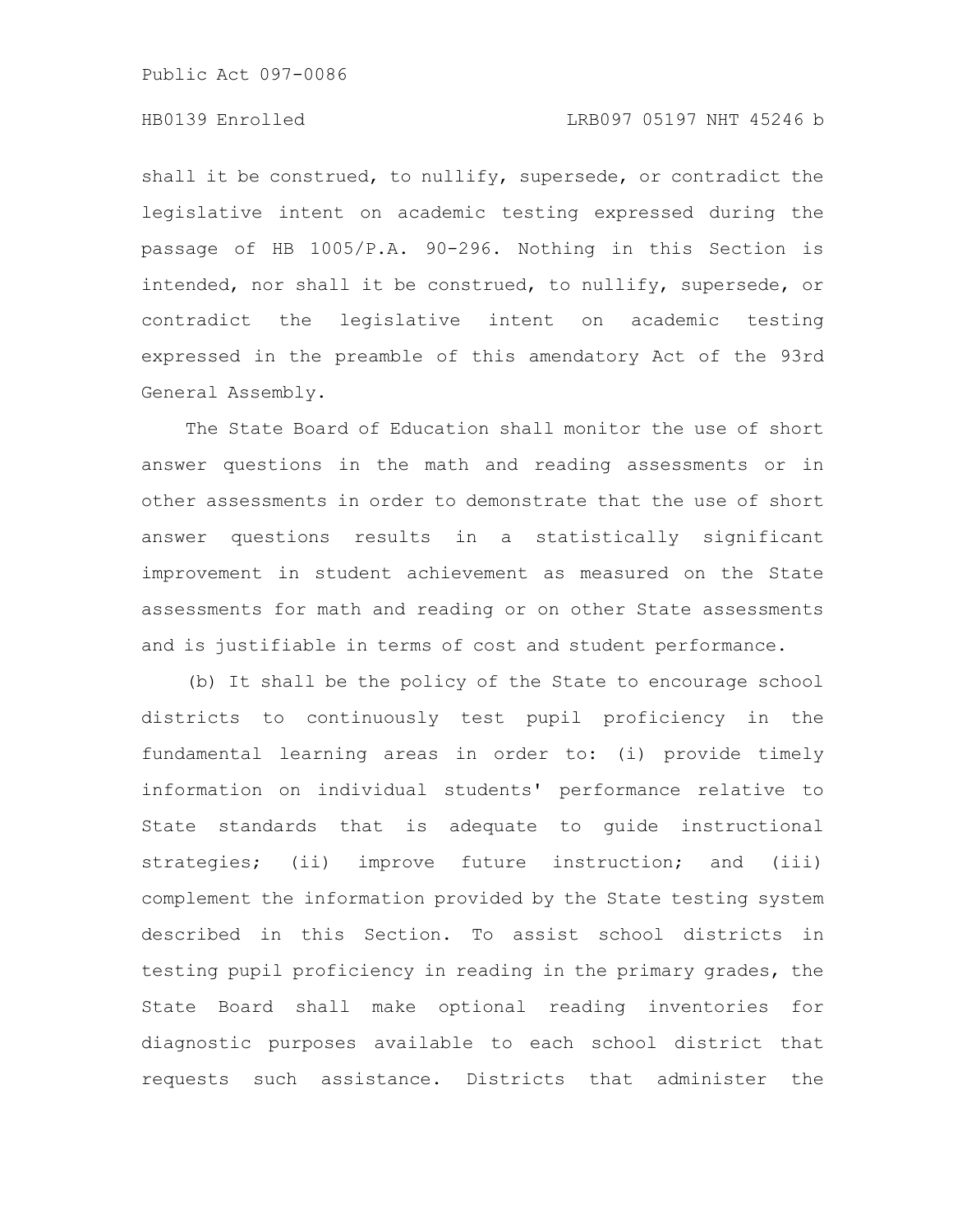reading inventories may develop remediation programs for students who perform in the bottom half of the student population. Those remediation programs may be funded by moneys provided under the School Safety and Educational Improvement Block Grant Program established under Section 2-3.51.5.

(c) Beginning with the 2000-2001 school year, each school district that operates a high school program for students in grades 9 through 12 shall annually administer the Prairie State Achievement Examination established under this subsection to its students as set forth below. The Prairie State Achievement Examination shall be developed by the State Board of Education to measure student performance in the academic areas of reading, writing, mathematics, science, and social sciences. Beginning with the 2004-2005 school year, however, the State Board of Education shall not test a student in the social sciences (history, geography, civics, economics, and government) as part of the Prairie State Achievement Examination unless the student is retaking the Prairie State Achievement Examination in the fall of 2004. In addition, the State Board of Education shall not test a student in writing as part of the Prairie State Achievement Examination during the 2005-2006 school year. The State Board of Education shall establish the academic standards that are to apply in measuring student performance on the Prairie State Achievement Examination including the minimum examination score in each area that will qualify a student to receive a Prairie State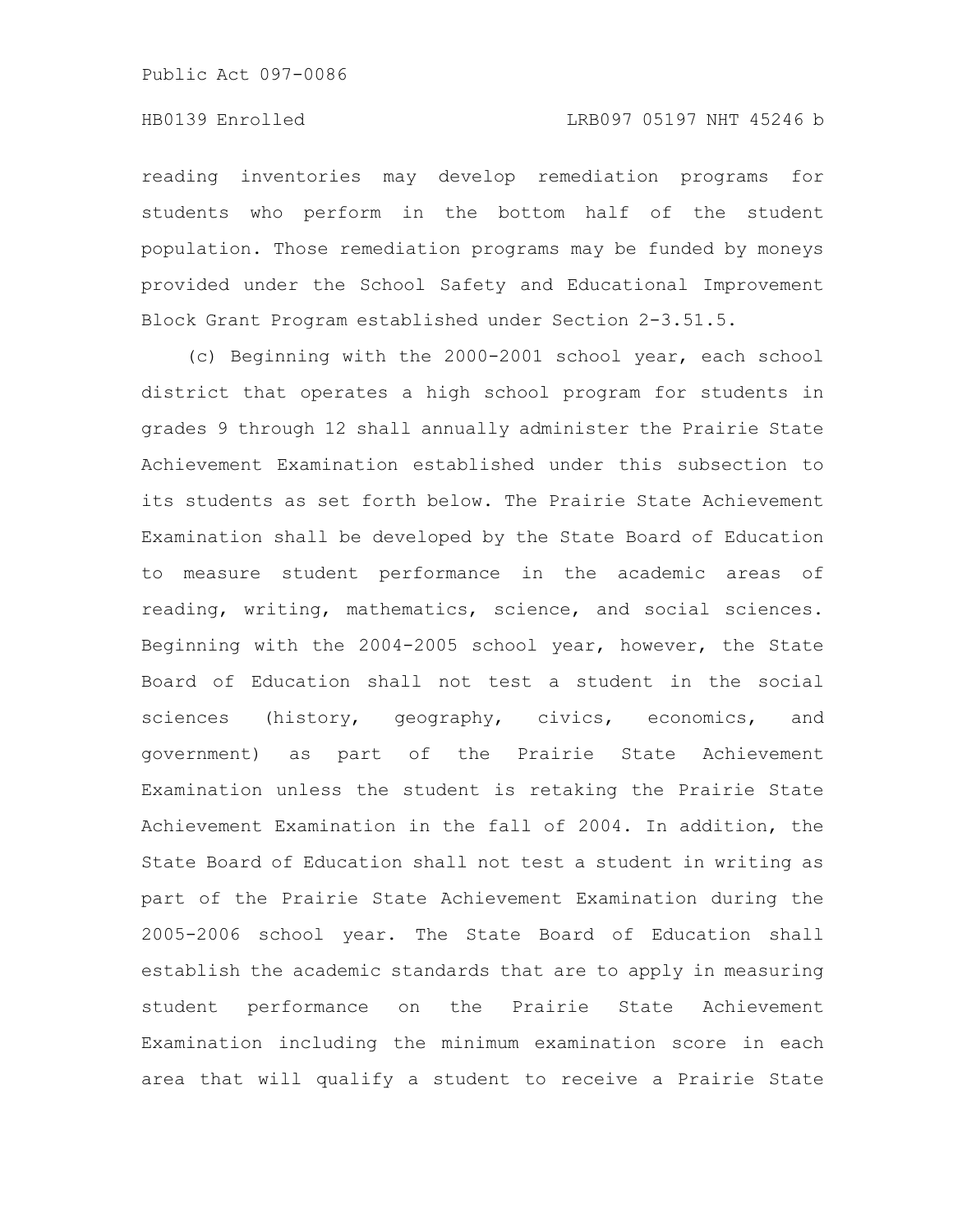Achievement Award from the State in recognition of the student's excellent performance. Each school district that is subject to the requirements of this subsection (c) shall afford all students one opportunity to take the Prairie State Achievement Examination beginning as late as practical during the spring semester of grade 11, but in no event before March 1. The State Board of Education shall annually notify districts of the weeks during which this test administration shall be required to occur. Every individualized educational program as described in Article 14 shall identify if the Prairie State Achievement Examination or components thereof are appropriate for that student. Each student, exclusive of a student whose individualized educational program developed under Article 14 identifies the Prairie State Achievement Examination as inappropriate for the student, shall be required to take the examination in grade 11. For each academic area the State Board of Education shall establish the score that qualifies for the Prairie State Achievement Award on that portion of the examination. Districts shall inform their students of the timelines and procedures applicable to their participation in every yearly administration of the Prairie State Achievement Examination. Students receiving special education services whose individualized educational programs identify the Prairie State Achievement Examination as inappropriate for them nevertheless shall have the option of taking the examination, which shall be administered to those students in accordance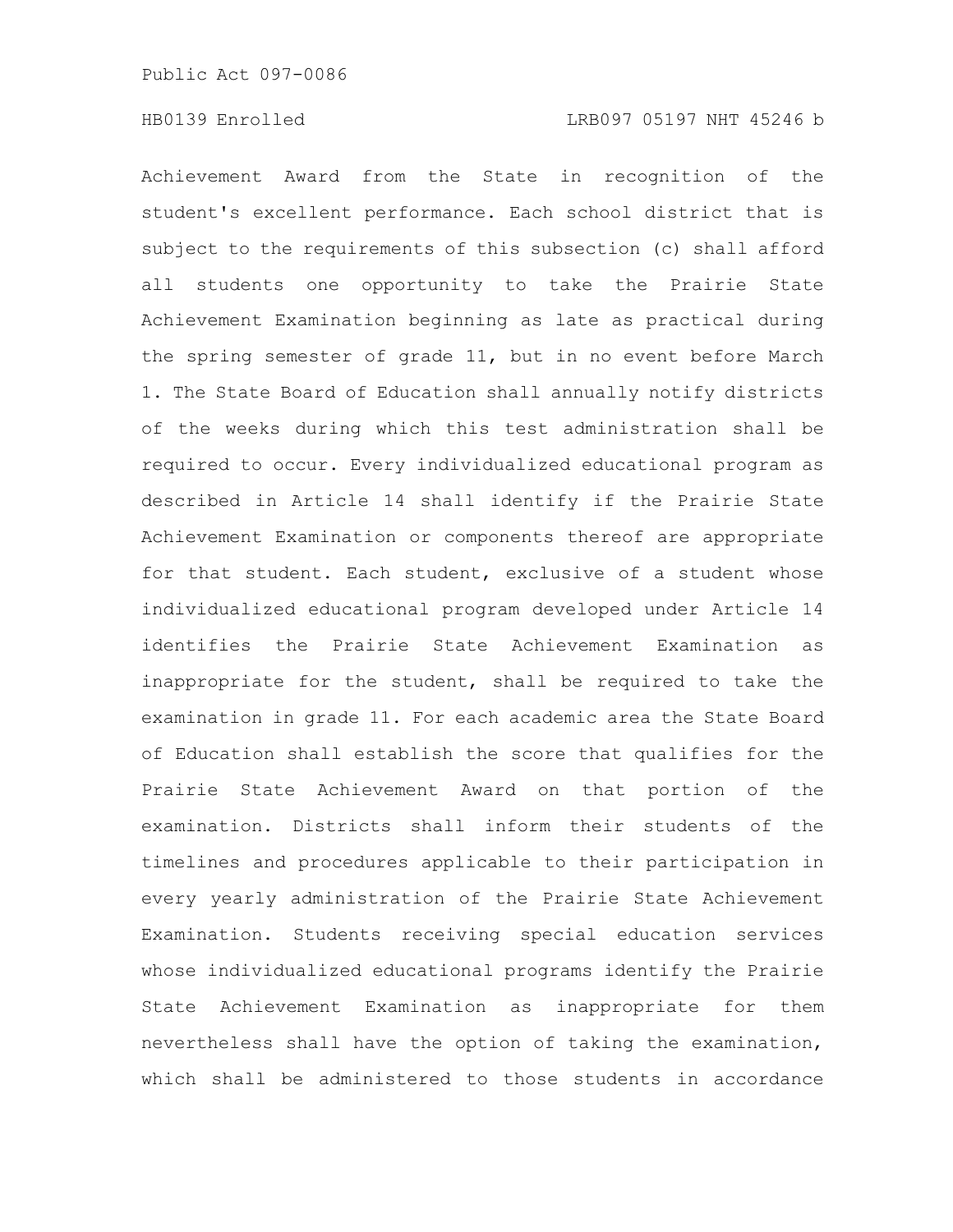with standards adopted by the State Board of Education to accommodate the respective disabilities of those students. A student who successfully completes all other applicable high school graduation requirements but fails to receive a score on the Prairie State Achievement Examination that qualifies the student for receipt of a Prairie State Achievement Award shall nevertheless qualify for the receipt of a regular high school diploma. In no case, however, shall a student receive a regular high school diploma without taking the Prairie State Achievement Examination, unless the student is exempted from taking the Prairie State Achievement Examination under this subsection (c) because (i) the student's individualized educational program developed under Article 14 of this Code identifies the Prairie State Achievement Examination as inappropriate for the student, (ii) the student is exempt due to the student's lack of English language proficiency under subsection (a) of this Section, (iii) the student is enrolled in a program of Adult and Continuing Education as defined in the Adult Education Act, (iv) the school district is not required to test the individual student for purposes of accountability under federal No Child Left Behind Act of 2001 requirements, or (v) the student is otherwise identified by the State Board of Education through rules as being exempt from the assessment.

(d) Beginning with the 2002-2003 school year, all schools in this State that are part of the sample drawn by the National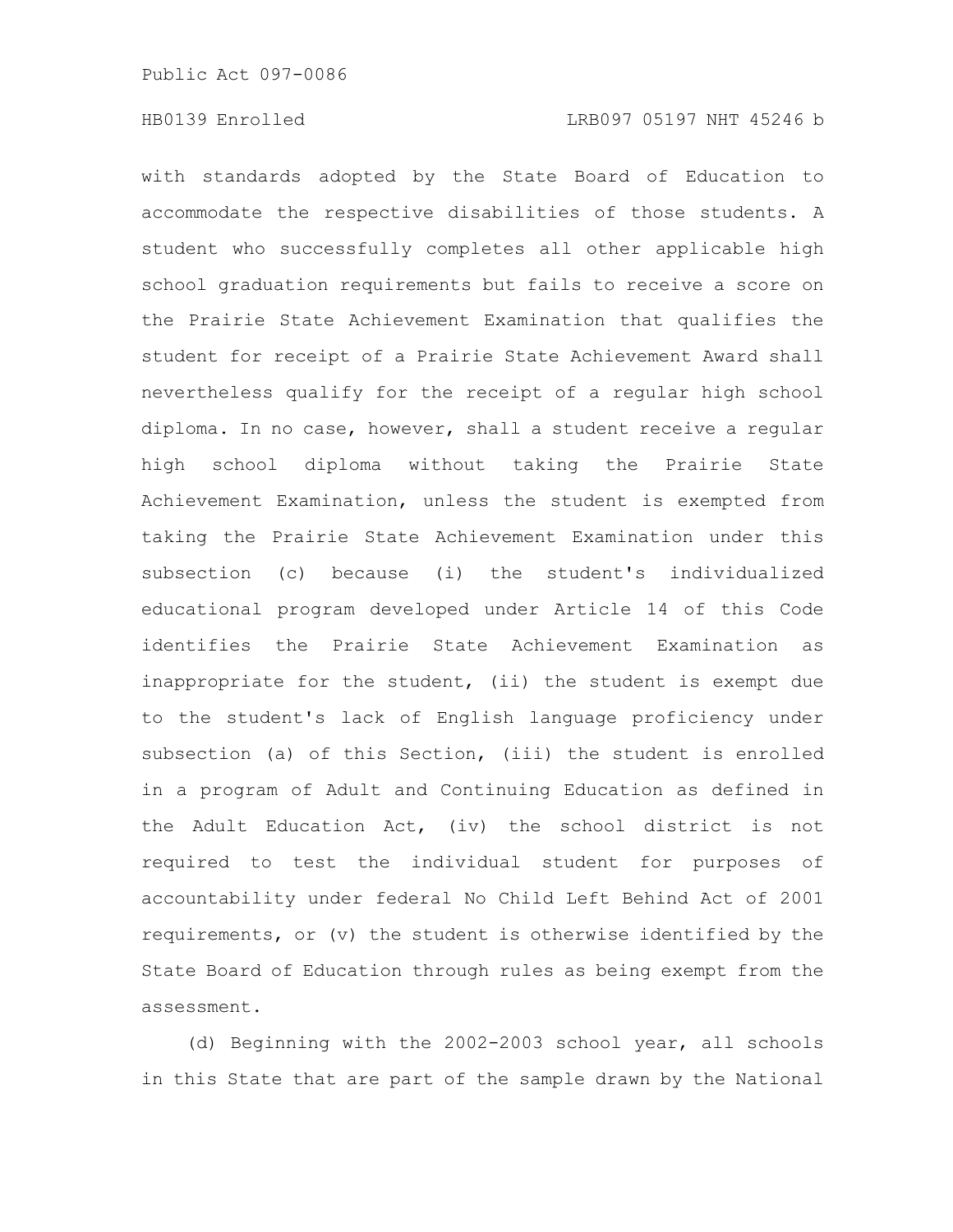# HB0139 Enrolled LRB097 05197 NHT 45246 b

Center for Education Statistics, in collaboration with their school districts and the State Board of Education, shall administer the biennial State academic assessments of 4th and 8th grade reading and mathematics under the National Assessment of Educational Progress carried out under Section 411(b)(2) of the National Education Statistics Act of 1994 (20 U.S.C. 9010) if the Secretary of Education pays the costs of administering the assessments.

(e) Beginning no later than the 2005-2006 school year, subject to available federal funds to this State for the purpose of student assessment, the State Board of Education shall provide additional tests and assessment resources that may be used by school districts for local diagnostic purposes. These tests and resources shall include without limitation additional high school writing, physical development and health, and fine arts assessments. The State Board of Education shall annually distribute a listing of these additional tests and resources, using funds available from appropriations made for student assessment purposes.

(f) For the assessment and accountability purposes of this Section, "all pupils" includes those pupils enrolled in a public or State-operated elementary school, secondary school, or cooperative or joint agreement with a governing body or board of control, a charter school operating in compliance with the Charter Schools Law, a school operated by a regional office of education under Section 13A-3 of this Code, or a public